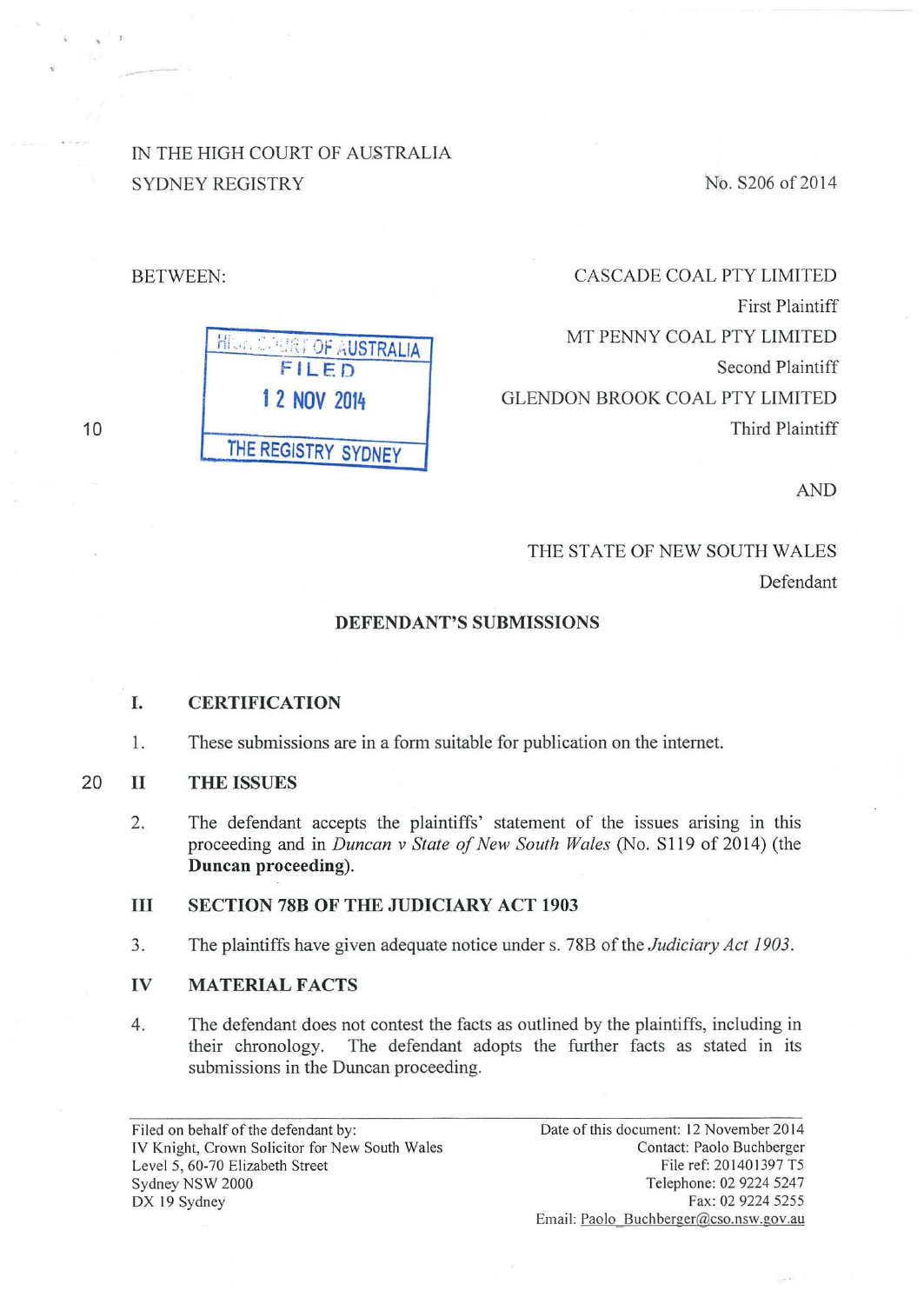## **V APPLICABLE PROVISIONS**

5. The defendant accepts the accuracy of the statutory provisions as set out by the plaintiffs. The defendant also adopts the provisions in Annexure A to its submissions in the Duncan proceedings.

# **VI ARGUMENT**

- 6. The defendant adopts its written submissions in the Duncan proceedings and the abbreviations used therein.
- 7. In these submissions, the defendant addresses the plaintiffs' contentions:
	- (a) that Schedule 6A to the *Mining Act* is not a "law" within the meaning of s. 5 of the *NSW Constitution;* and
	- (b) that Schedule 6A is inconsistent, within the meaning of s. 109 of the *Commonwealth Constitution,* with the *Copyright Act 1968* (Cth) *(Copyright Act).*

## **Schedule 6A is a "law" within the meaning of s. 5 of the** *NSW Constitution*

- 8. The plaintiffs offer various reasons as to why Schedule 6A does not constitute a "law" within the meaning of s. 5 of the *NSW Constitution.* At one point, they submit that the concept of a "law" "does not extend to the making of adverse findings in respect of the conduct of individuals, and the meting out of punishment or penalty consequent upon the making of such findings" (PS [10]). The idea that Schedule 6A entails an "adverse finding" against Cascade Coal/the plaintiff/other Cascade Coal investors and/or imposes a "punishment" upon those parties should be rejected for the reasons set out in the defendant's submissions in the Duncan proceeding.
- 9. The plaintiffs also submit that Schedule 6A is not a "law" because it is a determination made in the exercise of judicial power or having a judicial character (PS [20]). That submission should also be rejected for the reasons set out in the defendant's submissions in the Duncan proceeding. In any event, the authorities cited by the plaintiff do not support the proposition that a "law" may not itself impose a penalty. Nor do they support the proposition (at PS [12]) that an exercise of power by a legislature that makes adverse findings and imposes consequences in respect of such findings is not a "law". It has not been suggested or held in any of the cases in which the validity of alleged bills of pains and penalties has been considered that the instrument in question lacks the character of a "law". In *Kable v DPP (NSW)* (1996) 189 CLR 51 at 64 Brennan CJ observed, in relation to the *Community Protection Act 1994* (NSW), that "Acts of Attainder were nonetheless laws, as Sir Edward Coke accepted".'
- 10. The plaintiffs submit that Schedule 6A is not a "law" because it does not prescribe a "rule of conduct" (PS [12], [19]). That characterisation of Schedule 6A is too narrow. The substantive provisions of Schedule 6A do effectively

-2-

20

30

 $<sup>1</sup>$  See also at 76 (Dawson J).</sup>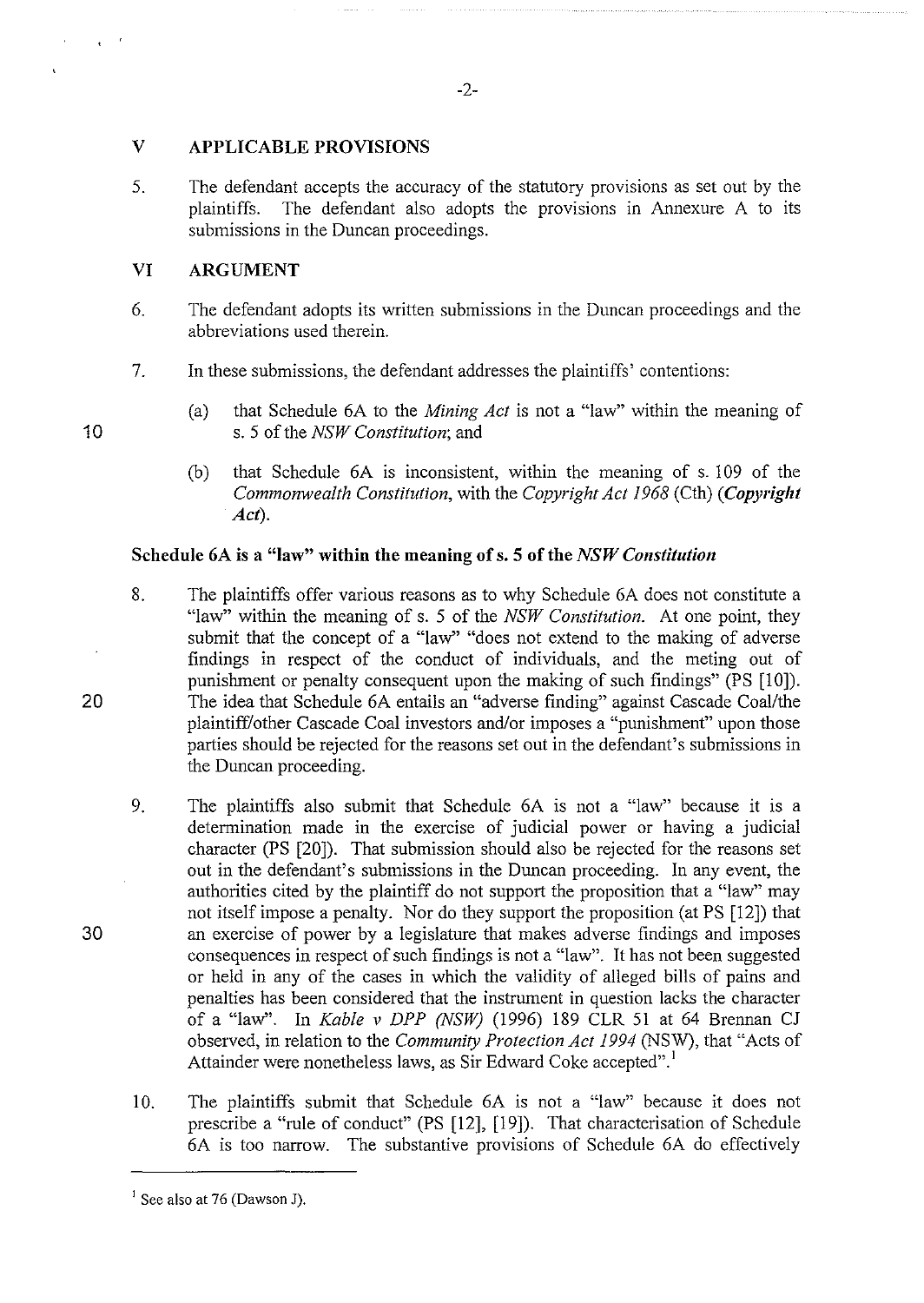prescribe rules of conduct, in that they control the administration of the *Mining Act* and the *Planning Act* 2 and the determination of rights and liabilities concerning the past and future administration of those Acts. In *HA Bachrach P/L* v *Queensland* (1998) 195 CLR 547 at 564, [22] the Court described the *Local Government (Morayfield Shopping Centre Zoning) Act 1996* (Qld) as establishing "a legal regime affecting the Morayfield shopping centre land, binding the developer, the Council, and all other persons including the plaintiff." The same characterisation applies in respect of the legal regime affecting the "relevant licences" and "associated applications" regulated by Schedule 6A to the *Mining Act.* 

- 11. In any event, the premise is flawed. The submission pays insufficient regard to Latham CJ's often-cited<sup>3</sup> observation in *Commonwealth v Grunseit* (1943) 67 CLR 58 at 82 that legislation determines "the content of a law as a rule of conduct *or a declaration as to power, right or duty"* (emphasis added). The plaintiffs seize upon the first part of this observation, submitting that Schedule 6A "does not lay down a norm or rule of conduct, nor does it prescribe a penalty for breach of that norm" (PS [19]). However, it has never been suggested that the prescription a "rule of conduct", particularly if understood in this narrow sense, is a necessary element of a "law" for the purposes of s. 5 of the *NSW Constitution*  (or for s. 51 of the *Commonwealth Constitution).* The passages which the plaintiffs cite from *Momcilovic v The Queen* (2011) 245 CLR 1 (PS [16]-[18]) must be understood in context. At [326], Hayne J was not purporting to define in a comprehensive way the concept of a "law" but was merely identifying when s. 109 might be satisfied. Gummow J's observations (at [233]) were directed towards identifying the "law" to which s. 109 attached and thus reflect the particular context of determining inconsistency in a case concerning criminal statutes.
- 12. A "law" which declares rights or duties, even without prescribing a "rule of conduct", remains a "law" for the purposes of s. 5 of the *NSW Constitution,* as well as under the *Commonwealth Constitution.* That is reinforced by the cases discussed at paragraphs 30-38 of the defendant's submissions in the Duncan proceeding, where the relevant legislation did no more than declare certain acts to be valid. As the majority observed in *Haskins v The Commonwealth* (2011) 244 CLR 22 at 38 [30], there is a long history of enactment of statutes which treat as effective transactions which when conducted lacked legal authority. The plaintiffs merely assert, without explanation, that Schedule 6A is not a law which declares rights, duties or powers (PS [19]). The submission should be rejected.
- 13. The limitations that have been identified in relation to s. 51 of the *Constitution*  (even if they apply to s. 5) are not transgressed here. The plaintiffs rely on a number of examples of legislative provisions which the Court has characterised as failing to answer the description of a "law" for the purposes of s. 51 (PS [11]-

 $-3-$ 

30

40

20

<sup>&</sup>lt;sup>2</sup> In *Kable v DPP (NSW)* (1995) 189 CLR 51 at 76 Dawson J, in dealing with a similar submission, observed that the *Community Protection Act 1991* (NSW) did "oblige those persons charged with its **administration to a course of conduct".** 

<sup>3</sup>*Momcilovic v The Queen* (2011) 245 CLR I at [400] (Heydon J); *Plaintiff M61/20/0E v Commonwealth*  (2010) 243 CLR 319 at [56]; *Plaintiff S157/2002 v Commonwealth* (2003) 211 CR 476 at [102] (Gaudron, McHugh, Gummow, Kirby and Hayne JJ).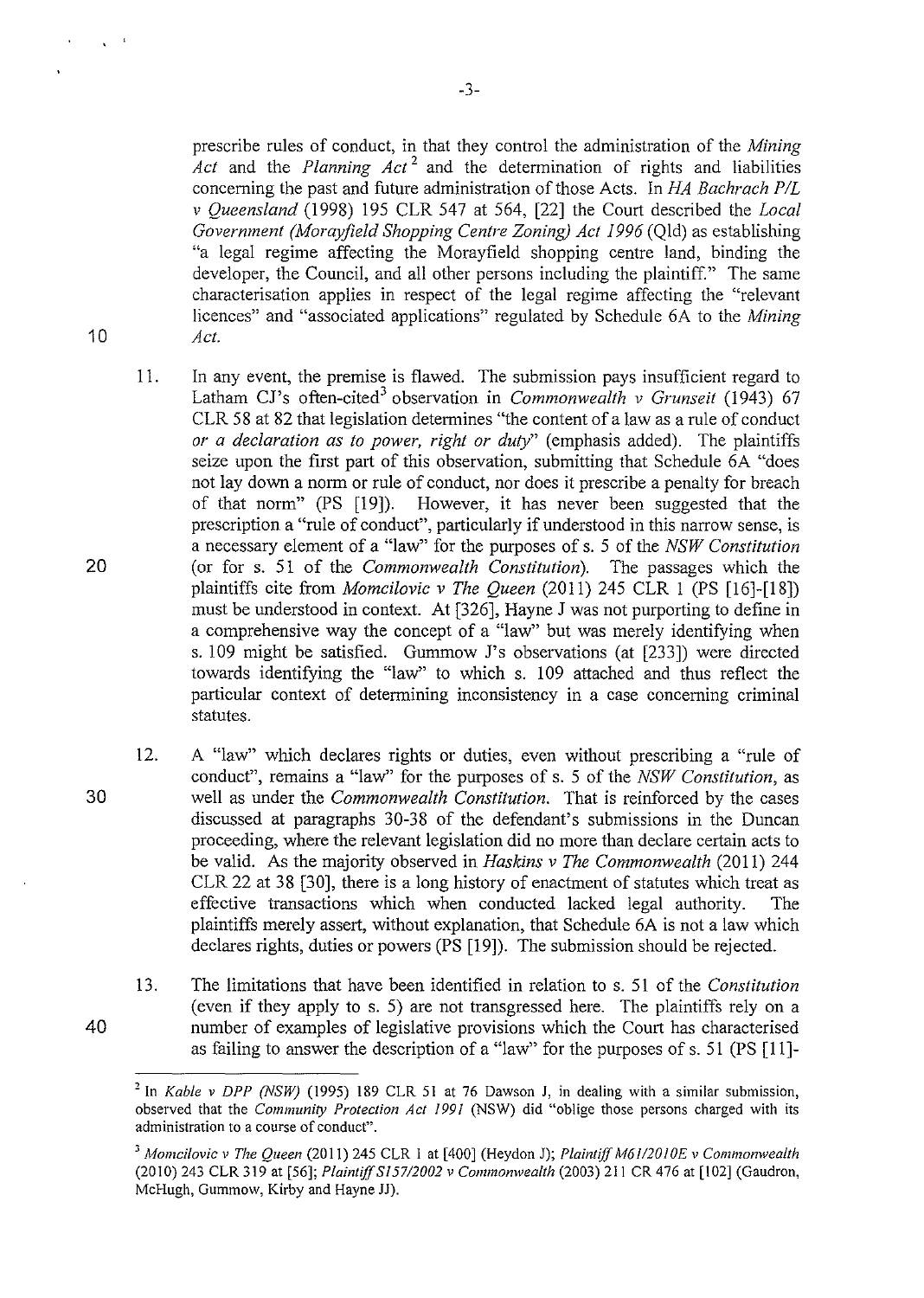[13]). Those are examples of provisions which effectively abdicate legislative power to the executive.<sup>4</sup> It cannot be said (and plaintiffs do not appear to submit) that Schedule 6A involves an abdication of legislative power.

14. The plaintiffs in the Duncan and Cascade Coal proceedings raise a series of propositions regarding the scope of the inherent powers of the houses of the legislature, in the absence of legislation, to control contempt. Those propositions have no bearing on the questions at hand. The present case involves the scope of the power to pass legislation. Neither the power to pass laws nor the concept of a "law" itself is constrained by considerations that affect the inherent powers of the houses of parliament.

#### Clause 11 of Schedule 6A is not inconsistent with the *Copyright Act*

- 15. Clause 11(1) of Schedule 6A authorises the "appropriate official" to use<sup>5</sup> and disclose<sup>6</sup> any information obtained in connection with the administration or execution of the *Mining Act* or the *Planning Act* in respect of the Mount Penny or Glendon Brook licences<sup>7</sup> or licence areas<sup>8</sup> provided that the use or disclosure is "in connection with" any application or tender under the *Mining Act* or any application under the *Planning Act* or is for any other purpose approved by the Minister.
- 20 16. The "appropriate official" is defined incl. 11(2) as the Director-General under the *Mining Act* (in the case of information obtained in connection with the administration or execution of that Act) or the Director-General under the *Planning Act* (in the case of information obtained in connection with the administration or execution of that Act).
	- 17. Clause 11(4) provides that "no liability" attaches to the State or any other person in connection with the use or disclosure of information as authorised by cl. ll.
	- 18. No inconsistency arises between these provisions and the *Copyright Act* because:
		- (a) Clause ll of Schedule 6A does not authorise or purport to authorise any act which is prohibited or which would constitute infringement of copyright within the meaning of the *Copyright Act;* and
	- (b) Clauses  $11(4)$  and 7 of Schedule 6A do not, on their proper construction, exclude or purport to exclude any obligation to pay terms or remuneration which may arise under ss. 183 and/or 183A of the *Copyright Act.*

30

<sup>&</sup>lt;sup>4</sup> Cf Victorian Stevedoring and General Contracting Co Pty Ltd and Meakes v Dignan (1931) 46 CLR 73.

 $<sup>5</sup>$  Defined in cl. 11(7) to include "reproduce".</sup>

 $6$  Defined in cl. 11(7) to include "publish or communicate".

 $<sup>7</sup>$  The Mount Penny and the Glendon Brook licences are "relevant licences", the latter being defined in cl. 2</sup> as "an exploration licence referred to in clause 4(1)(a), (b) or (c)". The Mount Penny licence is EL 7406 dated 21 October 2009 (cl. 4(1)(b)) and the Glendon Brook licence is EL 7405 dated 21 October 2009 (cl. 4(1)(c)).

<sup>8</sup> The defendant uses the phrase "licence areas" in substitution for "relevant land", on the basis that "relevant land" is defined in cl. 2 of Schedule 6A as the "exploration area of a relevant licence or any part **of the exploration area of a relevant licence".**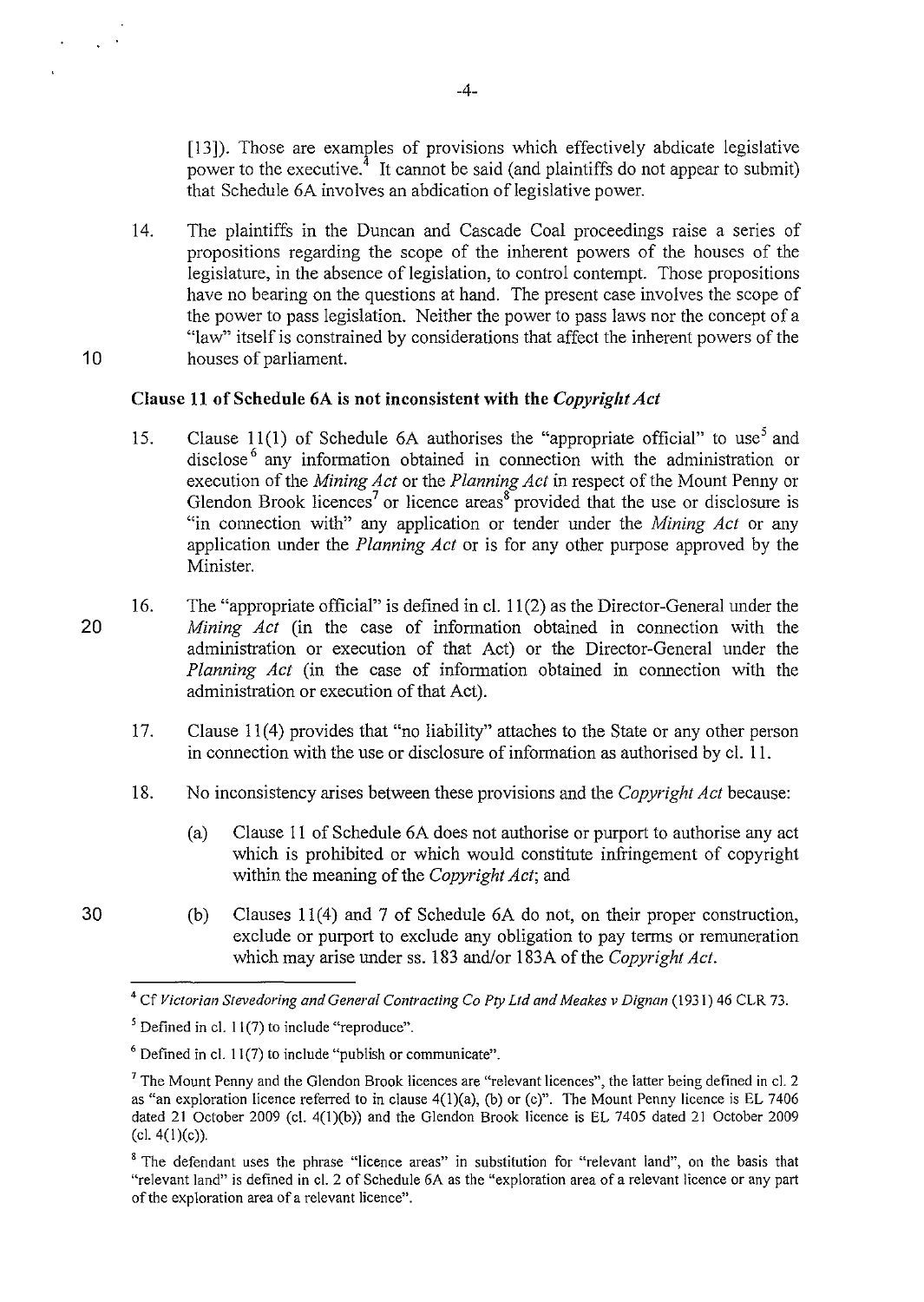# *Some of the acts authorised to be carried out by State officials under cL 11 are acts comprised in the plaintiffs' copyright*

- 19. There appears to be little, if any, substantial disagreement between the parties about the application of the *Copyright Act* to acts of the kind contemplated by cl. 11 of Schedule 6A.
- 20. As accepted by the plaintiffs, copyright under the *Copyright Act* subsists not in "ideas or information" but in the "particular form of expression in which the ideas or information are conveyed"<sup>9</sup> (PS [35]). The "particular form of expression" is the "words, figures and symbols in which the pieces of information are expressed, and the selection and arrangement of that information<sup>10</sup> (PS [35]).
- 21. "Information" is not defined for the purposes of cl. 11. The defendant agrees with the submission of the plaintiffs (PS [36]-[39]) that "information" is apt to include both "information" in the general sense (in which copyright does not subsist) and the expression of that information (in which copyright may subsist). Construing "information" in cl. 11 as being broad enough to include the particular form of expression in which information is conveyed (such as the Final Geological Reports) is consistent with the fact that reproducing information is a form of "use", and publishing and communicating information are forms of "disclosure", as defined in cl.  $11(7)$ .
- 20 22. The Final Geological Reports were submitted to the Department of Trade and Investment in response to notices from the Department requiring their lodgment (SCB 61 [52]-[57]). They were provided under s. 163C of the *Mining Act.* The licence holders were obliged to provide such reports under s. 163C despite the cancellation of the licences: cl. 9 of Schedule 6A. It follows that the Final Geological Reports were "obtained in connection with the administration or execution of [the *Mining Act*] in respect of a relevant licence". Clause 11(1) of Schedule 6A is therefore enlivened, so that the Directors-General are authorised to use or disclose the Final Geological Reports or any information contained therein for the purposes specified in cl.  $11(1)$ .
- 30 23. It is agreed in the special case that parts of the Final Geological Reports are original literary and/or artistic works in which copyright subsists under s. 32 of the *Copyright Act* (SCB 61 [54]) and that the second and third plaintiffs own the copyright in their respective Reports (SCB 61 [55]).
	- 24. Section 36 of the *Copyright Act* relevantly provides that, subject to the Act, copyright in a literary or artistic work is infringed by a person who, not being the owner of the copyright, and without the licence of the owner of the copyright, does in Australia or authorises the doing in Australia of any act comprised in the copyright.
	- 25. An "act comprised in the copyright" in a work is any act that, under the *Copyright Act,* the owner of the copyright has the exclusive right to do: s. 13(1). Under

40

<sup>9</sup>*Computer Edge Pty Ltdv Apple Computer Inc* (1986) 161 CLR 171 at 181 (Gibbs CJ).

<sup>&</sup>lt;sup>10</sup> Ice TV Pty Limited v Nine Network Australia Pty Limited (2009) 239 CLR 458 at 472 [28] (French CJ, Crennan and Kiefel JJ); at 495 [102] (Gummow, Hayne and Heydon JJ).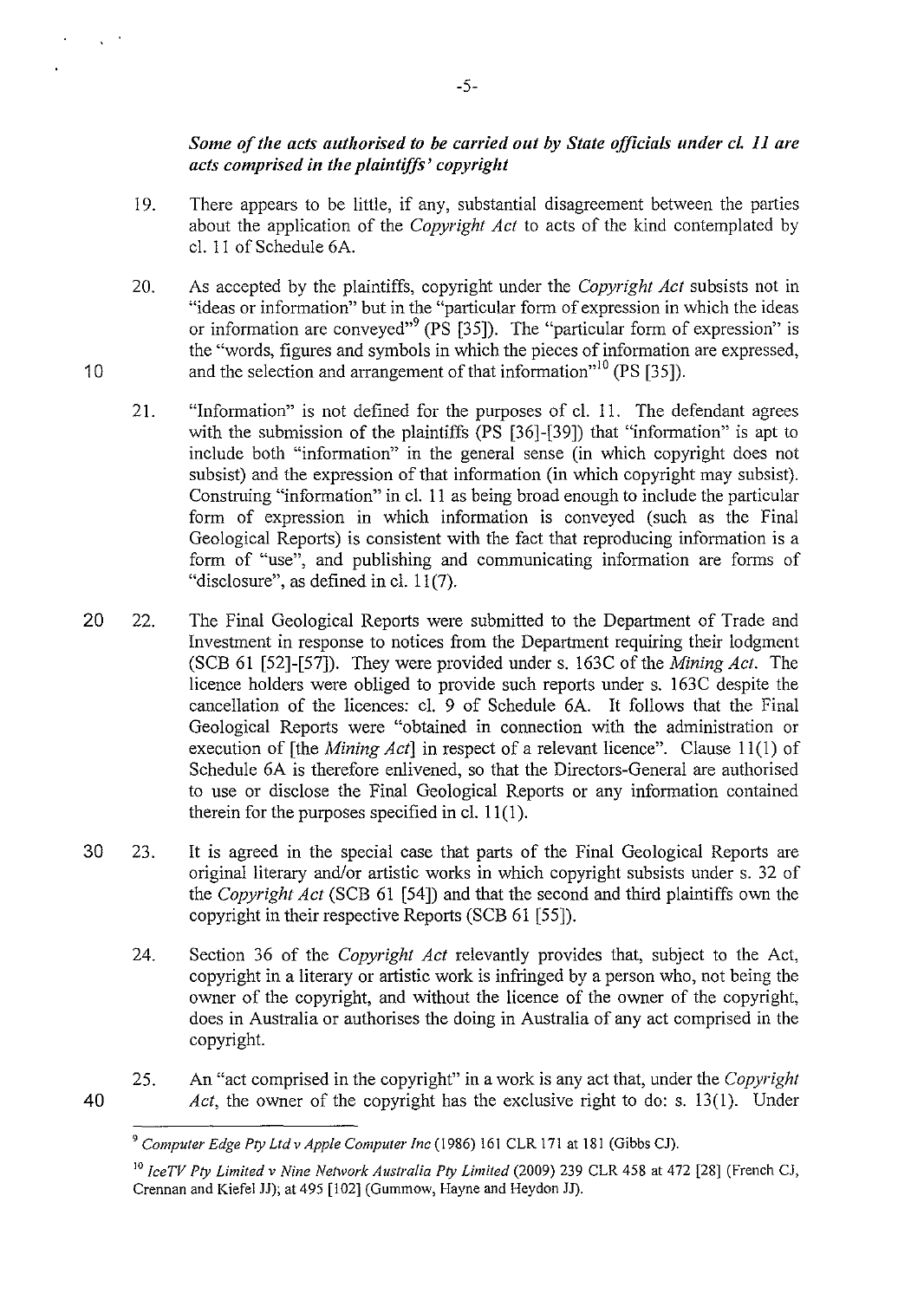s. 31, the owner of the copyright in a literary or artistic work has the exclusive right to, *inter alia*, reproduce the work in a material form, <sup>11</sup> publish the work<sup>12</sup> and communicate the work to the public.<sup>13</sup>

26. The "use" and "disclosure" of "information" which is authorised by cl. 11 of Schedule 6A to the *Mining Act* could include certain "acts comprised in copyright". However, it is not limited to such acts. Any overlap with the *Copyright Act* is only partial. The plaintiffs apparently accept this and go no further than to submit that the two laws overlap because use or disclosure of information could encompass acts comprised in copyright (PS [32]-[40]). An appropriate official may "use" or "disclose" information in a manner that does not infringe any copyright in the works in which such information is contained. For example, an appropriate official may use or disclose information without in any way using or disclosing the particular expression of that information in which copyright may subsist. Alternatively, the appropriate official may use or disclose the information without reproducing, publishing or communicating (within the particular meaning of the *Copyright Act)* the information.

10

20

27. Having regard to the alleged inconsistency, it is accepted that cl. 11 of Schedule 6A authorises "appropriate officials", being officers of the defendant, to do acts which could include acts comprised in the second and third plaintiffs' copyright. To that extent, and to that extent only, there is potential for inconsistency between the *Copyright Act* and the State law. However, having regard to other provisions of the *Copyright Act* and Schedule 6A, that potential for inconsistency is not realised.

## *The Copyright Act itself authorises the acts which are authorised by cl. 11 of Schedule 6A*

- 28. Section 183(1) of the *Copyright Act,* which is in Division 2 of Part VII, relevantly provides that the copyright in a literary or artistic work is not infringed by a State, or by a person authorised in writing by a State, doing any acts comprised in the copyright if the acts are done for the services of the State.
- 30 29. There remains some room for debate about the outer limits of the concept of acts being done "for the services of the State".<sup>14</sup> However, it is clear that an act done

-6-

<sup>&</sup>lt;sup>11</sup> The word "reproduce" is not defined in the Act, although s.  $14(1)(b)$  provides that a reference to reproduction of a work shall be read as including a reference to a reproduction of a "substantial part" of the work. "Material form" is defined ins. 10(1), in relation to a work, as including "any form (whether visible or not) of storage of the work... or a substantial part of the work... (whether or not the work... or a substantial part of the work ... can be reproduced)". Section 21 deems certain acts to be reproductions of certain kinds of works.

 $12$  Under s. 29(1)(a), a literary or artistic work shall be deemed to have been published if, but only if, reproductions of the work have been supplied (whether by sale or otherwise) to the public.

 $13$  "Communicate" is defined in s. 10(1) as to "make available online or electronically transmit (whether over a path, or a combination of paths, provided by a material substance or otherwise) a work or other subject-matter, including a performance or live performance within the meaning of this Act".

<sup>&</sup>lt;sup>14</sup> See *Pfizer Corporation v Ministry of Health* [1965] AC 512 which considered an analogous phrase in s. 46(1) of the *Patents Act 1949* (UK). The majority in *Pfizer* considered that it could encompass duties performed for the benefit of the public: at 535 (Lord Reid), at 543-4 (Lord Evershed), at 551-2 (Lord Upjohn). The minority took the view that it was limited to duties that directly benefit the Crown: at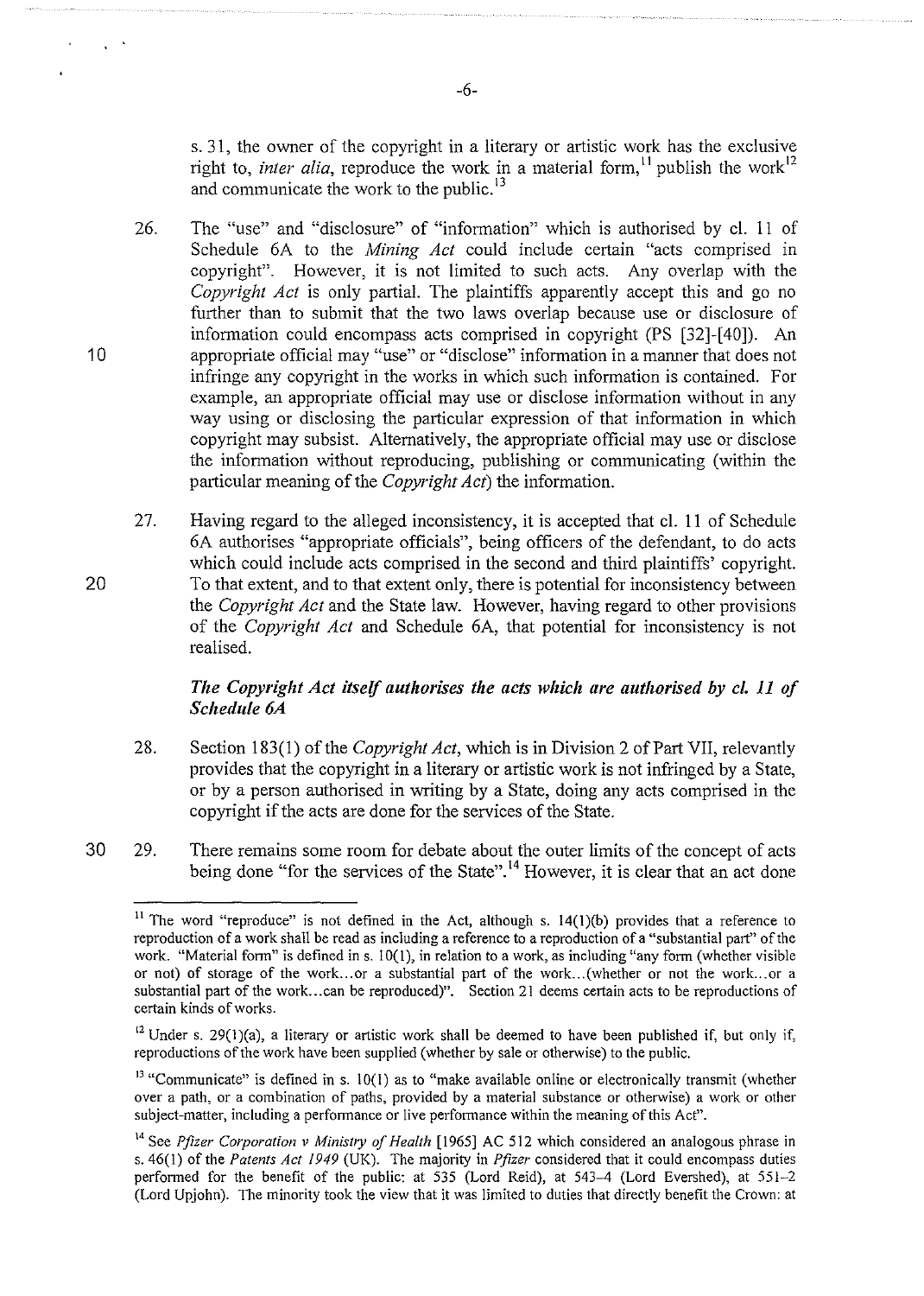by a public official for the purposes of performing a statutory duty or exercising a statutory power (at least where that is done for the benefit of the State) is an act done "for the services of the State".<sup>15</sup> More particularly for present purposes, an act of use or disclosure of information by one of the appropriate officials for one of the purposes authorised in cl.  $11(1)$  would be an act done "for services of the State".<sup>16</sup> The plaintiffs appear to accept that this is so, given their submissions as to the application of s. 183.

- 30. As far as the suggestion of inconsistency is concerned, it is sufficient to note that s. 183(1) of the *Copyright Act* effectively authorises acts done by the State for the services of the State, in the sense that such an act does not infringe the copyright in a literary or artistic work. In other words, where the doing of the act falls within s. 183(1), it will not be an infringement for the purposes of s. 36 (and will not be actionable pursuant to s. 115). As the Court noted in *Copyright Agency Limited v State of New South Wales* (2008) 233 CLR 279 *(CAL v NSW)* at 301, [68] the purpose of the scheme is "to enable governments to use material subject to copyright 'for the services of the Crown' without infringement."
- 31. Under ss. 183 and 183A of the *Copyright Act,* the State becomes subject to certain obligations when it does an act of the kind described in s. 183(1 ). This is the statutory quid pro quo for the qualification of exclusive rights in  $s$ . 183(1): *CAL v NSW* at 301, [68]. The particular obligations which apply depend upon whether or not the act of the State involves the making of a "government copy".<sup>17</sup> If it does, the regime in s. 183A applies and "equitable remuneration" must be paid to the relevant collecting society: s. 183A(2). As the Court observed in *CAL v NSW* at 290, [19] these provisions "alleviate the administrative burden of giving notice and fixing terms for each individual 'government copy' under s 183(4) and (5)."
- 32. If the act in question does not involve the making of a "government copy", then the State is instead subject to the obligations in subs. 183(4) and (5). In such circumstances the State must notify the owner of the copyright in accordance with s. 183(4) (such notice being required after the act has been done). The terms for

20

30

<sup>549-550 (</sup>Lord Pearce), at 566-567 (Lord Wilberforce). Wbich of these views prevails in Australia has not yet been settled: see *CAL* v *NSW* (2008) 233 CLR 279 at 299, [56]-[57] and 305, [90]; *Minogue v Department of Justice* [2004] VCAT 1194 at [58]; *Stack v Brisbane City Council* (1995) 59 FCR 71 at 88; *In the Matter of the Copyright Act 1968* (1982) 65 FLR 437 at 444-445.

<sup>&</sup>lt;sup>15</sup> See *CAL* v NSW (2008) 233 CLR 279 at 299, [56], 305 [90] and, in relation to the equivalent provision in s. 163 of the *Patents Act, Embertec Pty Limited v Energy Efficient Technologies Pty Ltd* [2013] FCA 2 at [66]; *Stack v Brisbane City Council* (1995) 59 FCR 71 at 88.

<sup>&</sup>lt;sup>16</sup> This conclusion is reinforced by cl. 11(6), which provides that the disclosure of information under cl. 11 is "taken to be in connection with the administration or execution ofthis Act and the Planning Act".

<sup>&</sup>lt;sup>17</sup> A "government copy" is defined in s. 182B as "a reproduction in material form of copyright material made under subsection 183(1)". The other element of s. 183A(1) which must be satisfied is that there must be a relevant collecting society for the purposes of Div 2 of Part VII of the *Copyright Act* and the company has not ceased operating as that collecting society. A "collecting society" is defined as a company in respect of which a declaration is in force under s. 153F: s. l82B(l). By declaration made on 18 December 1998 under s. 153F, the Copyright Tribunal declared the Copyright Agency Limited to be the collecting society for the purposes of Division 2 of Part VII "in relation to Government copies of works and published editions of works, other than works that are included in a sound recording, cinematograph film or a television or sound broadcast". This is referred to in *CAL v NSW* at 290, [21].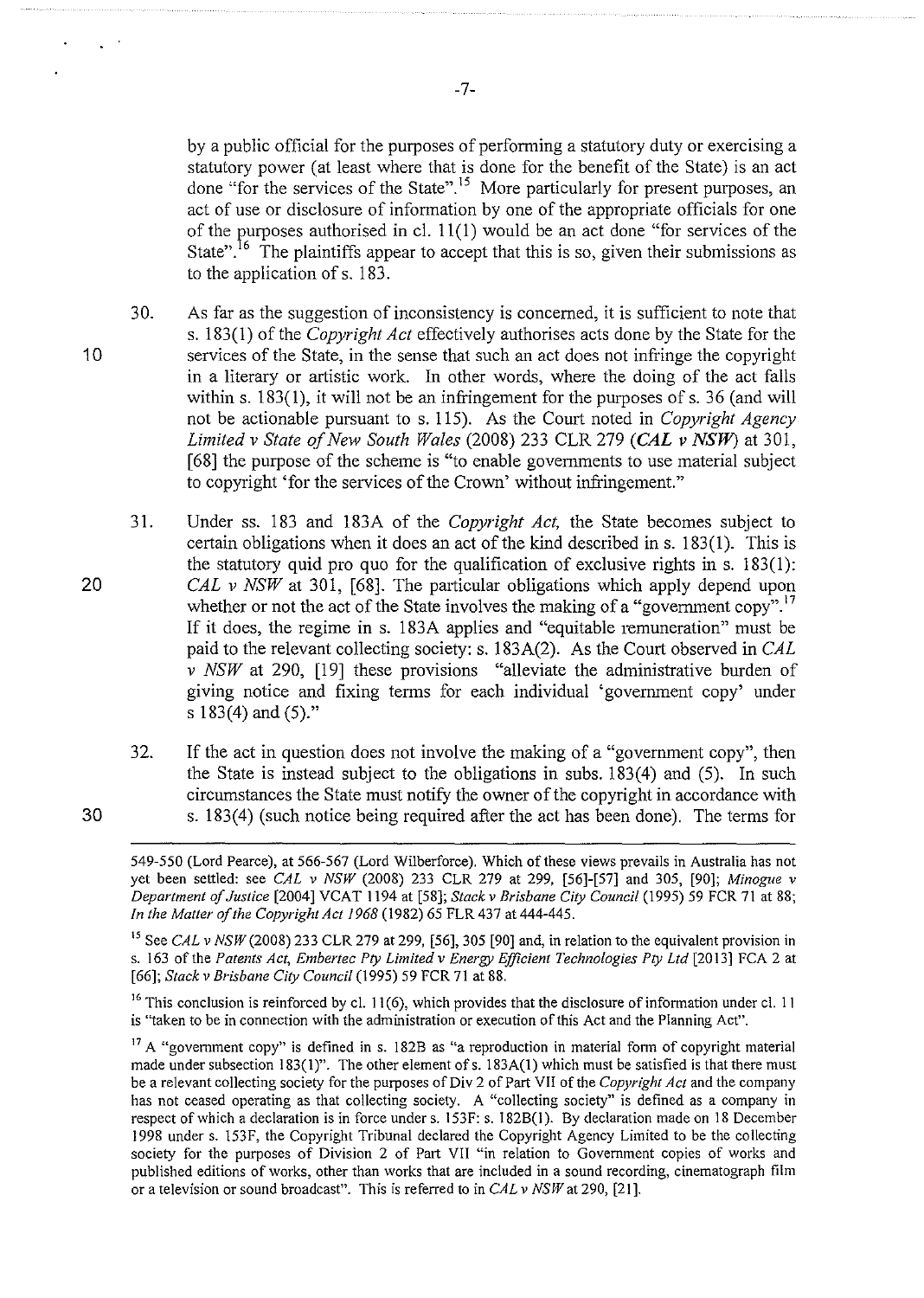the doing of the act are such terms as are, whether before or after the act is done, agreed between the State and the owner of the copyright or, in default of agreement, as are fixed by the Copyright Tribunal: s. 183(5). The decision of the Australian Copyright Tribunal in *Copyright Agency Ltd v New South Wales*  (20 13) 102 IPR 85 is an example of an exercise of the jurisdiction conferred by s. 183(5).

33. The plaintiffs submit that s. 183A applies only to the act of reproducing in material form copyrighted material and not other acts comprised in copyright such as publication or communication (PS [46]). It is inappropriate to seek to resolve this question in the abstract, given the range of acts that could occur pursuant to cl. 11(1) of Schedule  $6A$ <sup>18</sup> Moreover, it is unnecessary for present purposes to determine whether particular acts by the appropriate officials under cl. 11 (1) in relation to the Final Geological Reports may include the making of "government copies", such that the obligations of the State would be governed by s. 183A. That is because nothing presently turns on the distinction between the two regimes. The defendant does not submit that cl. 11 of Schedule 6A would or could operate to displace its obligations under ss. 183 or 183A, if and when such obligations arise.

#### *Schedule 6A is not inconsistent with the Copyright Act*

- 20 34. The plaintiffs submit that Schedule 6A is inconsistent with the *Copyright Act* in two respects: first, because the *Copyright Act* is intended as "complete statement of the law in respect of the authority of the State to do acts comprised in a person's copyright for the services of the State" (PS [53]) and, secondly, because ss. 183 and 183A require the provision of "terms" whereas Schedule 6A excludes liability and the payment of compensation (PS [54]). Both submissions should be rejected.
	- 35. The first submission involves an overstatement. If the submission were correct the *Copyright Act* would cover a large field of activity and legislation such as that considered in *CAL v NSW* at 293-294 (which required surveyors' plans to be registered and made available for inspection and copying) would seemingly intrude upon that field. The *Copyright Act* is not and does not purport to be a complete statement of the power of a State to do acts in relation to information, which acts may involve an act comprised in the copyright such as reproducing, publishing or communicating works in which copyright subsists. Relevantly for the purposes of s. 109 of the *Commonwealth Constitution,* the *Copyright Act*  regulates the circumstances in which reproducing, publishing or communicating etc copyrighted works will and will not constitute an infringement of copyright. The *Copyright Act* is not directed to the authority of States to engage in particular

10

<sup>&</sup>lt;sup>18</sup> It is too narrow a construction to say that s. 183A only applies to the act of reproduction and not to other acts comprised in copyright such as communication. Much will depend upon the circumstances in which a "government copy" is created. The effect of s. 183A is to disapply ss. 183(4) and 183(5) "in relation to a government copy". There are likely to be circumstances where that will encompass acts other than merely the reproduction which produces the physical object described as a government copy, for example where a work is uploaded (thereby reproducing the work in a material form and communicating its contents). The practical utility ofs. 183A would be significantly undermined if the regime in ss. 183(4) and (5) applied to one aspect of the act (the communicating) and s. 183A applied to another aspect (the reproducing).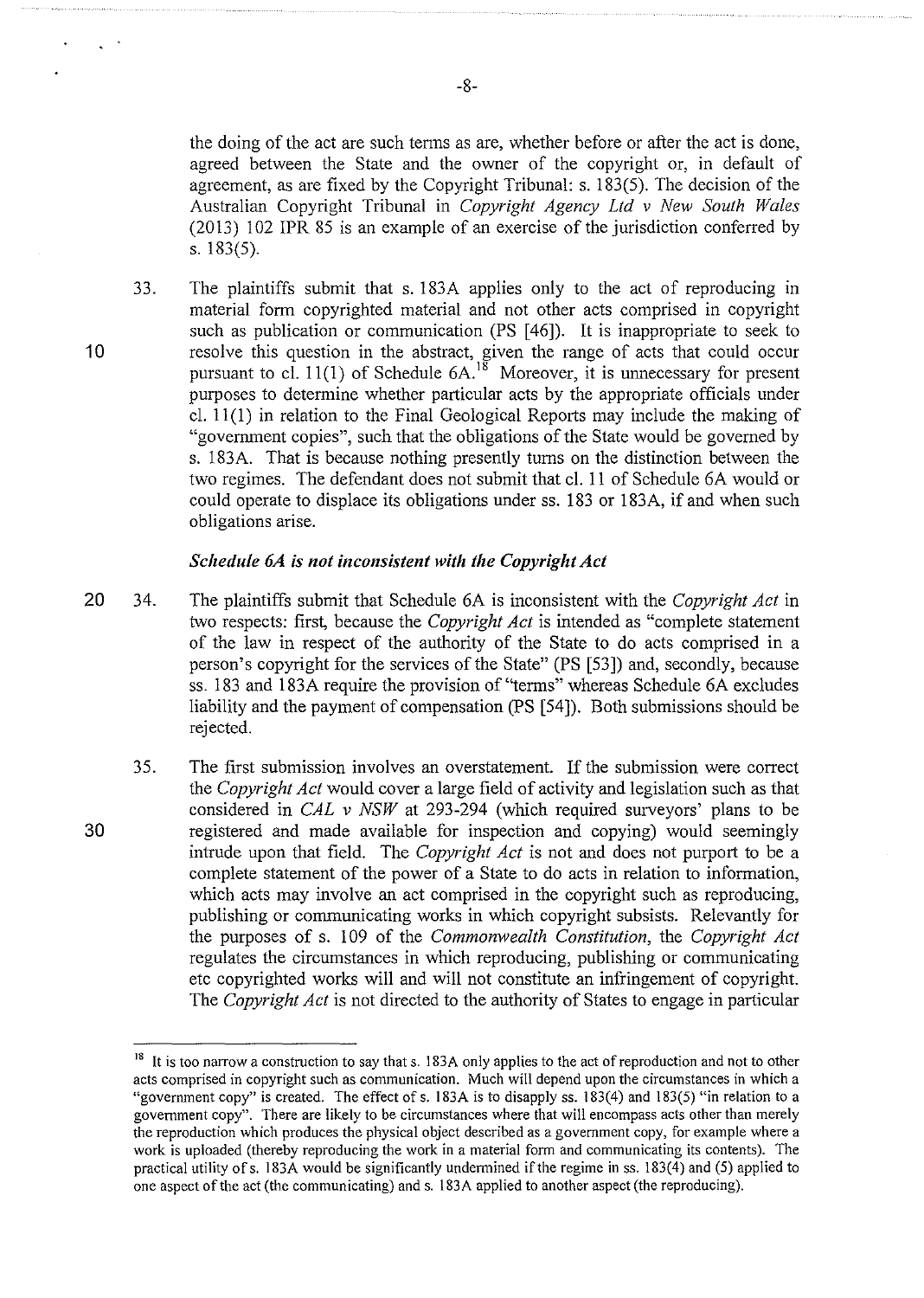activities. It is instead directed to the consequences of particular acts that relate to acts comprised in copyright.

- 36. Clause 11 of Schedule 6A does not purport to authorise anything which is prohibited by the *Copyright Act* or treated under that Act as an infringement of copyright. As noted above, the use and disclosure authorised by cl. 11 would not, to the extent that it involves any act comprised in the copyright, infringe the copyright in a literary or artistic work. That is because s. 183(1) of the *Copyright Act* expressly provides that the doing of such acts by a State, or by a person authorised in writing by a State, does not infringe copyright.
- 10 37. Under the scheme of the *Copyright Act,* the authority confened on a State to do acts that would otherwise infringe copyright is separate from the obligation imposed on the State to pay terms/equitable remuneration in respect of such acts. The obligations which apply to the State under ss. 183(4), 183(5) and 183A(2) do not expressly or implicitly qualify the operation of s. 183(1). That is, the doing of an act that falls within s. 183(1) does not constitute an infringement, inespective of whether or not there has been compliance with ss. 183(4), 183(5) and 183A(2) (as applicable). None of the requirements in ss. 183(4), 183(5) and 183A are preconditions, in either the legal or the temporal sense, to the doing of acts refened to ins. 183(1). This is confirmed by the Court's analysis in *CAL v NSW*  at  $[68]$ , cited at paragraph 30 above.<sup>19</sup> It is therefore not accurate to describe the authorisation confened on States by s. 183(1) of the *Copyright Act* as being "dependent upon the negotiation or determination of 'terms"' (contra PS [50]). 20
	- 38. It follows that, in addressing the plaintiffs' contention that the mere authorisation of use and disclosure in cl. 11 of Schedule 6A is inconsistent with the *Copyright*  Act, questions as to the payment of terms or equitable remuneration may be put to one side. This understanding as to the operation of the *Copyright Act* becomes important in determining whether it is in any significant way "altered", "impaired", "detracted from" or "undermined" by cl. 11 of Schedule 6A.<sup>20</sup> To the extent that there is an overlap between the use and disclosure of information authorised by the State law and the acts comprised in the copyright as regulated by the Commonwealth law, the two laws operate harmoniously. That which is authorised by the State law is also authorised by the Commonwealth law (in the sense that acts which might otherwise infringe copyright are stated not to infringe copyright). In so far as it concerns intellectual property rights arising under the *Copyright Act*, cl. 11(3) should not be construed as conferring any greater authority to engage in acts comprised in the copyright than follows from the application ofs. 183(1) of the *Copyright Act* (or, in the alternative, should be read down to that effect). $2I$
- 40

30

39. The plaintiffs' second submission is that Schedule 6A "collides" with the *Copyright Act* by "expressly providing that no compensation is payable". The

<sup>19</sup> See also *Copyright Agency Ltd v New South Wales* (20 13) 102 IPR 85 at [4]-[7].

<sup>20</sup>*Jemena Asset* v *Coinvest Ltd* (2011) 244 CLR 508 at 524, [41].

<sup>&</sup>lt;sup>21</sup> Such a construction is consistent with the principles of construction in s. 31 of the *Interpretation Act 1987* (NSW), which gives effect to the principles considered in *Public Service Association of South Australia Inc* v *Industrial Relations Commission (SA)* (20 12) 249 CLR 398 at 408 [16], 414-415 [35].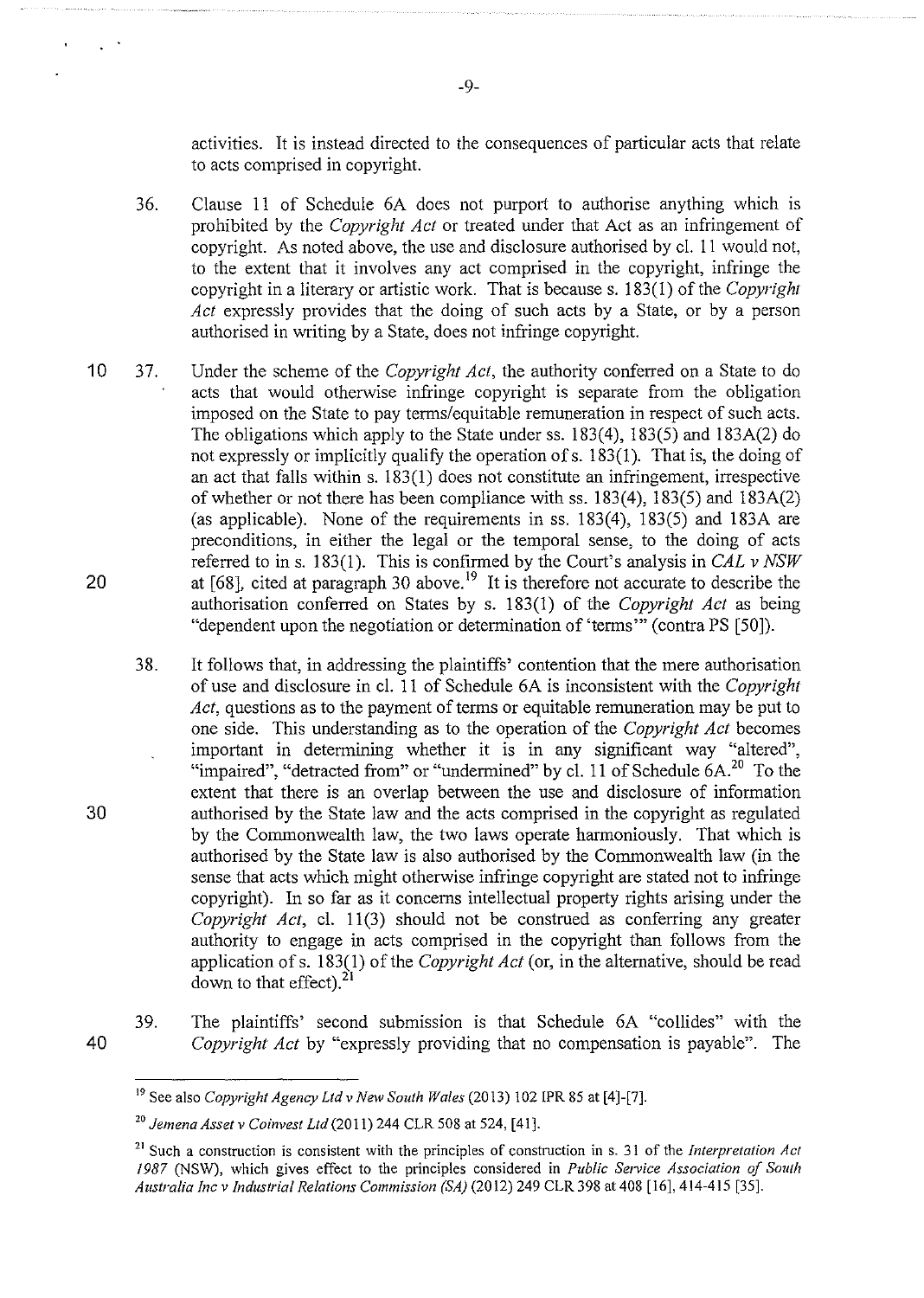submission assumes that the reference to "no liability" in cl. 11(4) and/or the reference to "compensation" in cl.  $7(1)$  of Schedule 6A would include the making of a payment on agreed or fixed terms (pursuant to s. 183(5)) and/or the payment of equitable remuneration to the relevant collecting society (pursuant to s. 183A(2)).

- 40. The defendant submits that neither provision has such an effect. It accepts that neither provision could have such an effect, having regard to s. 109 of the *Commonwealth Constitution.* If and to the extent that the defendant (or a person authorised in writing by the defendant) engages in acts within the scope of s. 183(1) of the *Copyright Act* then the defendant accepts that it will be required to pay agreed terms or terms as fixed by the Copyright Tribunal (to the extent that the acts are covered by s. 183(5)) or equitable remuneration (to the extent that the acts are covered by s. 183A(2)).
- 41. Properly construed, neither cl. 11(4) nor cl. 7 of Schedule 6A has the effect of excluding the obligations that may arise under those provisions. The payments required to be made under ss. 183(5) and 183A(2) of the *Copyright Act* (as the case may be) do not constitute "compensation" of the kind referred to in cl. 7 of Schedule 6A. Nor are they are a form of "liability" of the kind referred to in cl. 11(4).
- 20 42. If those clauses would otherwise be construed as purporting to deny the State's obligations to make payments pursuant to ss. 183(5) and 183A(2) of the *Copyright Act,* then pursuant to s. 31 of the *Interpretation Act 1987* (NSW) those provisions should be construed as not having that effect or otherwise read down.<sup>22</sup>

## *Answer to the question stated relating to inconsistency*

- 43. The question stated for the opinion of the Full Court in relation to inconsistency is "Is clause 11 of Schedule 6A of the *Mining Act* inconsistent with the *Copyright Act 1968* (Cth) and inoperative to the extent of that inconsistency?". For the reasons set out above, there is no inconsistency between cl. 11 of Schedule 6A and no part of cl. 11 is rendered inoperative by s. 109 of the *Commonwealth Constitution.* Clauses 11(4) and 7 of Schedule 6A should be construed as not purporting to exclude the State's obligations to make payments pursuant to ss. 183(5) and 183A(2) of the *Copyright Act,* to the extent that any such obligations may arise from the use or disclosure authorised by cl. 11. Alternatively, those clauses should be read down to achieve that result.
- 44. There is no justification for going further and finding that cl. 11 as a whole is invalid because of inconsistency with the *Copyright Act.*

## The defendant does not rely on condition 46 of the cancelled licences as *answering the allegation of inconsistency*

45. In response to the plaintiffs' submissions regarding condition 46 of the cancelled licences (PS [55]-[60]), the defendant does not submit that condition 46 is

# 30

40

<sup>&</sup>lt;sup>22</sup> Public Service Association of South Australia Inc v Industrial Relations Commission (SA) (2012) 249 CLR398 at408 [16], 414-415 [35].